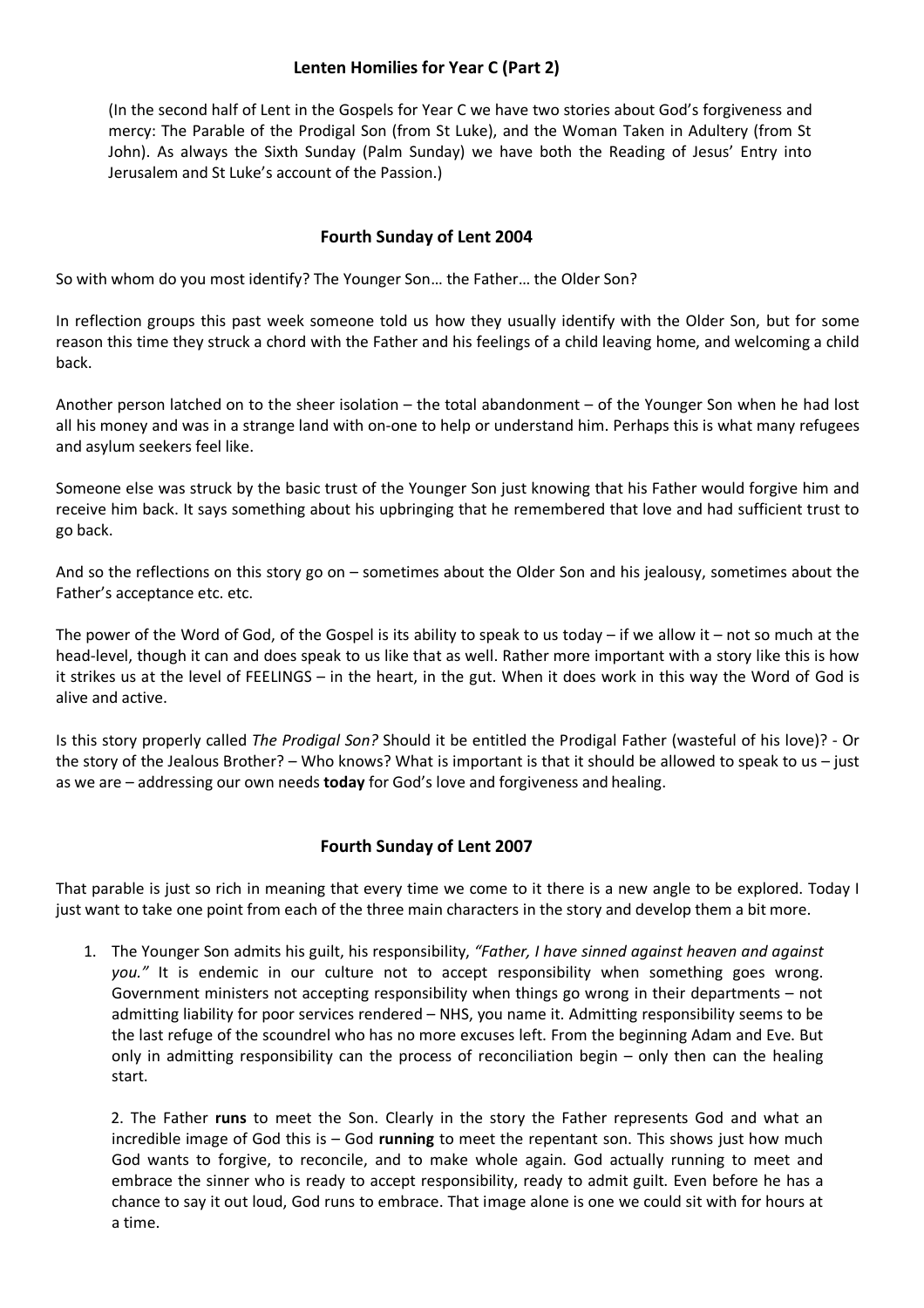3. In the midst of all of this love this intimacy, is the sad figure of the Elder Brother. It is clear from how he describes his life in his father's household that he feels more like a dutiful slave than a free, much-loved Son. He cuts a sad figure. But what is our attitude, my attitude to being in the Father's house – of trying to live the Christian life?

Drudgery, forced-labour or freedom and life itself.

It is clear from the image of God given us in the Father of the story how it is that Jesus want us to see things.

## **Fourth Sunday of Lent 2010**

As a confessor or spiritual guide, whenever someone presents themselves as filled with fear and guilt and doubt about whether they could ever be forgiven for what they have done, the worst thing to suggest is that they go back to their God and pray about this. Why? – because in this case God **is** the problem, or rather it is their image of God as a vengeful tyrant, a bully, always ready to pounce on them when they make a mistake – this is the source of their problem.

The true image of God is only revealed to us in the Scriptures – in both testaments – and we believe that in Jesus we meet the fullness of God's revelation of who God is. What we find in our Bible is a complex picture. We find that God is not a bully, or a vengeful tyrant, but God does invite a high standard of behaviour on our part. At another extreme of images, God is not a sugar-daddy always ready to indulge our every whim, and yet God is always a loving Person, ready to respond to our needs.

Over these Sundays of Lent we have gradually been building up a pretty comprehensive picture of God in our Readings. On the First Sunday we saw in Jesus being tempted by the devil – a God who does not cut corners but who is willing to share in all the dilemmas and difficulties which a human person has to face in life. On the Second Sunday in the story of the Transfiguration we heard the Father say, *"This is my Son, the Beloved, listen to him".* And last week we heard of a patient God, one who is full of love and compassion.

Now, today, we are given more details about this God. St. Paul summarises all that Jesus was doing in one neat phrase, *"God in Christ was reconciling the world to himself."* This is the essence of what Jesus is about – reconciling the world to its Creator, making it at one, at peace and harmony.

In the Gospel, among the great richness of the story of the Prodigal Son with its various, vivid characters, we are given another part of the complex figure of God in the Father of the two sons, who is clearly representing God in this story. Not only is this father willing to let his son be himself, even if it is a wasteful self, when he sees his son returning *"while still a long way off, he is moved with pity and runs to him."* The Father **runs** to the Son to embrace him. This is God going out of the way to reconcile. He throws a great party in celebration and notice that he comes out of the house. He leaves everybody behind, to go out to talk to, to plead with his elder son. This is how badly God wants us to be reconciled.

There is, of course, a famous painting by Rembrandt that tries to capture one of the moments in this story – the moment the Father embraces the returning Prodigal Son. We have a poster depicting part from that painting here in church. It is actually only the bottom left-hand corner of a huge but dark and brooding painting in which other characters, including the Elder Brother, witness this moment. But just one detail from the part of the painting we have on the poster is worth noting – the hands of the Father clasping his son do not seem to come from the same person – the left-hand is large, firm and strong, clearly used to hard work, whereas the right is slim, fair and soft. It is almost as if one hand is masculine, the other feminine – which, of course, makes it all the better and more accurate as a depiction of this paradox of a God who is, strong and firm but also a leader, loving and patient and is always ready to welcome us.

## **Fourth Sunday of Lent 2013**

I wonder whether the older son finally went into the party or not. We are deliberately left guessing about what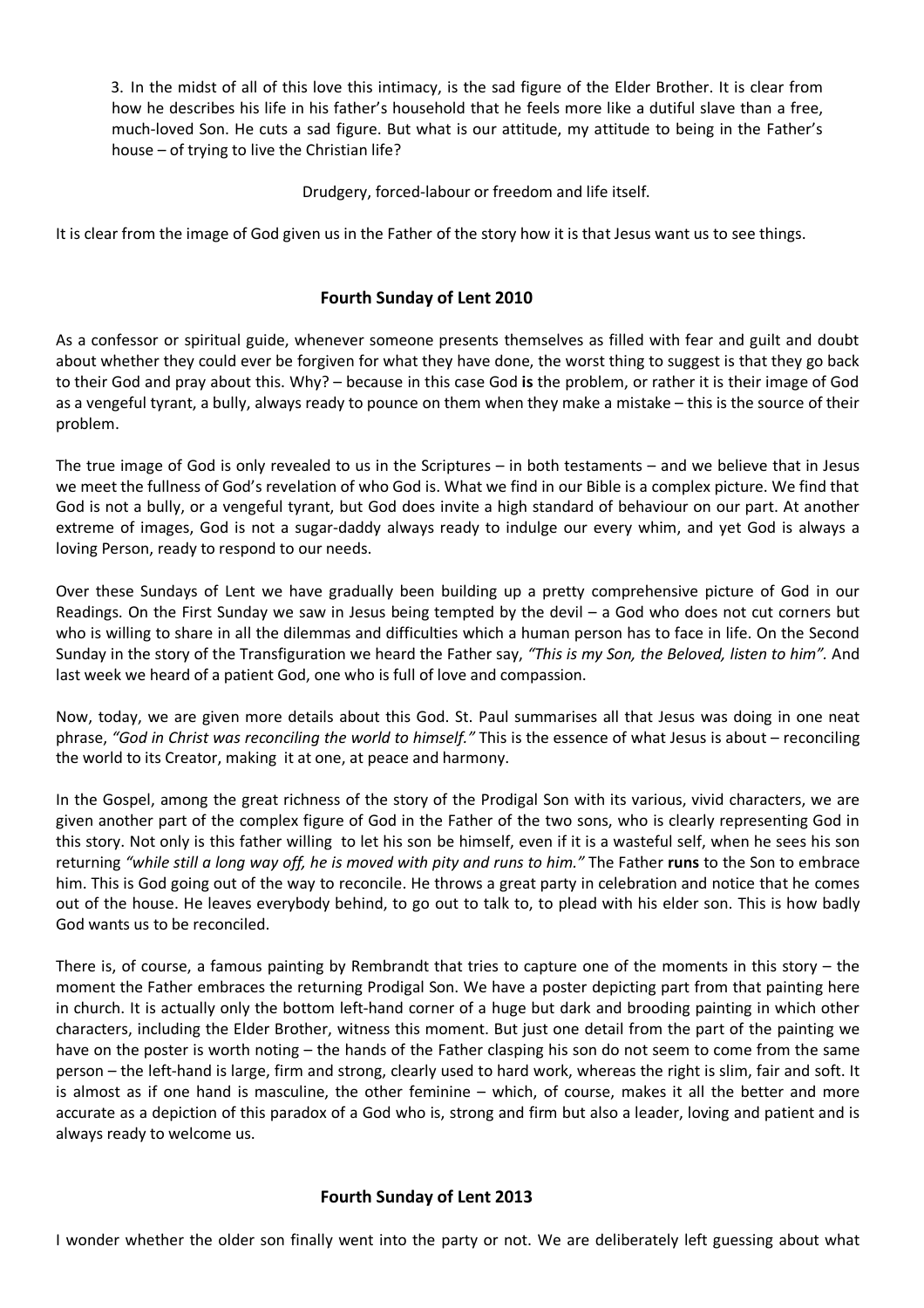happened next and that is part of the power of this story. Clearly this older son is akin to the Pharisees and Scribes to whom the parable is addressed. For that matter this older son is like anyone who sees religion as mere drudgery, keeping the rules in a joyless, holier-than-thou manner. But while well-crafted parables like this may tell us something about ourselves, their main purpose is to tell us something aboutGod.

The father in this story is, of course, the God-figure – a figure who three times during this story gives us an insight into who this God of ours really is.

In the First Scene we find a Father who is willing to go beyond convention and who allows the Younger Son the freedom to go off and do what he wants. Already we see both generosity and an unwillingness to coerce people. This Father, this God, is a God who generously offers his creatures freedom.

The Second Scene involving the Father is on the return of the Younger Son. Once again we see someone defying convention and being incredibly generous. In ancient times an elder never, ever **ran** towards lesser beings. It was always the other way round – the younger had, in humility, to approach his elder. But here, *"While he was still a long way off his Father ran to meet him."*

Now, you might think that having given his Son his rightful inheritance he had discharged himself of any obligations towards him legally. Being allowed to return as one of his Father's paid servants, as the Younger Son had imagined for himself, even that would seem very generous but, Oh no! Much more is on offer – a good wash, clean clothes and shoes, jewellery and a big party – **and received back as son.** This is way more than just being **reasonably**  generous, in a way this is being abundantly generous – and this is who our God is.

The Third and final Scene is with the Older Son who is in a huff. We may well think that he has some justification for his attitude – a fair return for a fair day's work, and perhaps, an eye for an eye, and a tooth for a tooth would seem to underlie his attitude. He cannot understand why his Father would break the rules and be so forgiving – and yet our God is a God who breaks the rules, because the one rule that counts is the absolute love for the other which God always has for us. And once again in that incredible love and freedom, the Older Son is left free to accept this generosity or not – just as weare.

## **Fourth Sunday in Lent 2019**

That is such a well-crafted story that it is endlessly fascinating to our imaginations. It even has a suspenseful ending. Does he or doesn't he go in to the party? People are usually quite divided on that question. Some are adamant that the elder son remained stubborn, while others believe that the father's love wins him over. In fact stubbornness is a key feature of all three characters.

The stubbornness of the elder son is easy to see. He refuses to join the party because he is bitter about the way his father has treated his wayward brother. In his view the brother does not deserve what is going on, but perhaps thinks that he does. The younger son had squandered his father's inheritance – an inheritance he was not entitled to until his father had died, so asking for his share of the father's estate was, in effect, wishing his father was dead! It is hardly surprising that the elder brother would be extremely annoyed by all of this, and we can sympathise with him on this one.

The younger son remains stubbornly self-centred throughout the story. He does not change his fundamental orientation towards his own self-interest. Firstly, he demands his share of his father's estate before it is due to him. Then, having frittered it all away he is willing to do the most demeaning task for any observant Jew – tending a herd of pigs – all for his own benefit! Even his 'repentance' is based on self-interest. Realising he would be better off as one of his father's servants, he rehearses a formula of words of contrition and heads off home for a better life. This is not the highest of motives we could imagine for a penitent!

The most stubborn of all the characters, however, is the father. He is stubbornly consistent in his approach to both sons. Not once does he try to coerce either of them. He allows the younger one to head off on the road to his own self-destruction, and then welcomes him back. Notice that this is no ordinary welcome back. The father is on the look out for his son and "runs" to meet him once he spots him in the distance. For sure the younger son eventually rattles off his words of penitence – his 'act of contrition' – but not before his father has embraced him and kissed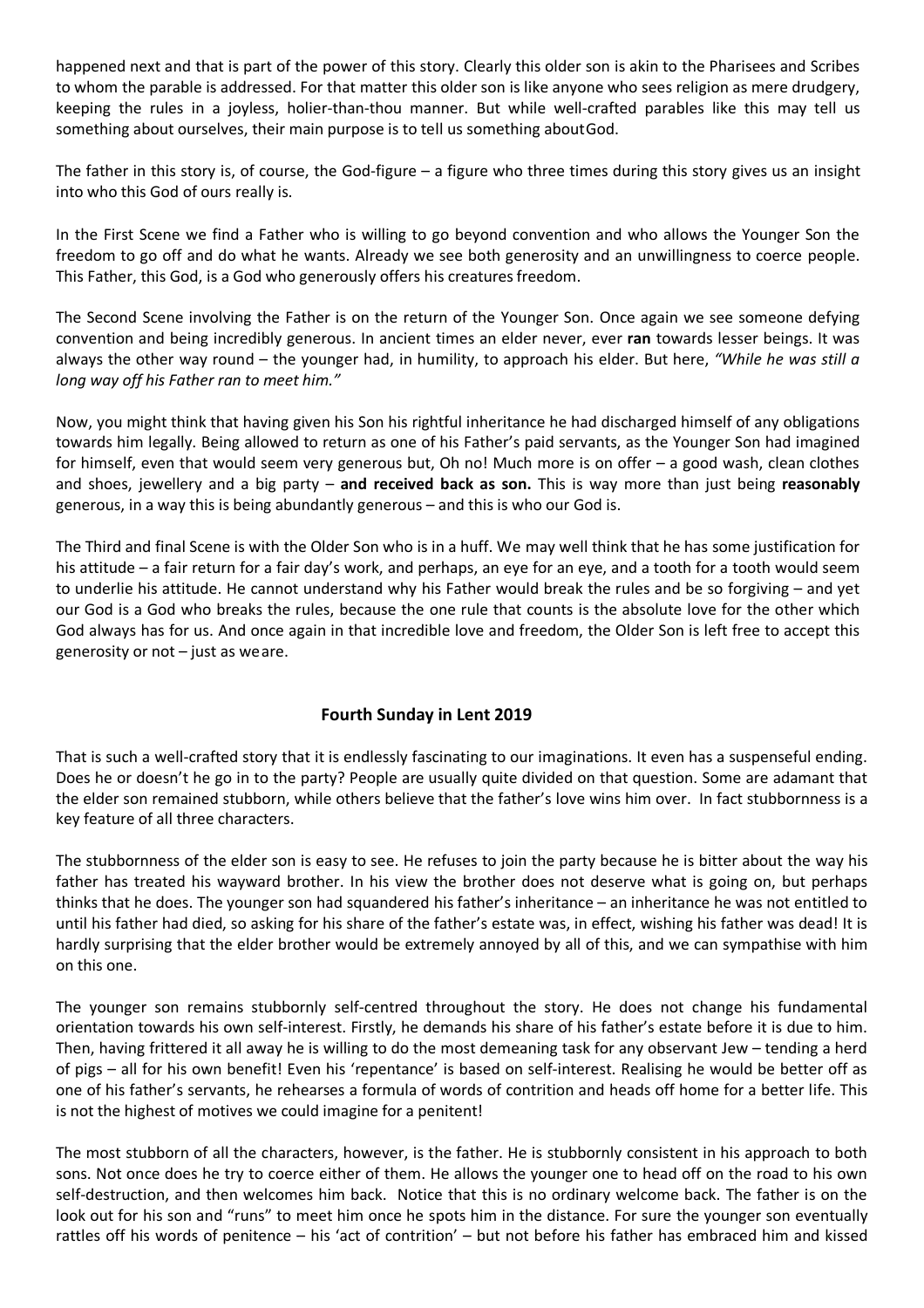him: stubbornly on the look out for reconciliation.

We see the same stubbornness in his dealings with his elder son. Once again this father makes the first move and comes out of the house to find his elder son to try to persuade him to come inside. As with the younger son so with the elder the father then lets his son speak his mind. In this case it is not a rehearsed set of words of repentance, rather it is an outpouring of bitterness and resentment. Having heard this tirade the father responds, not with criticism or coercion demanding his son's repentance for his words. Quite simply he stubbornly insists on the fact that it was only right to celebrate the younger son's 'return to life'. The clear implication is that the elder son should come and join in the rejoicing.

Stubbornness is usually held up as a negative attribute and certainly stubborn refusal to listen, to be open to hearing the Word of God is consistently condemned by Jesus in the Gospels. Indeed, it is condemned throughout the Scriptures – Old and New Testaments alike. There is, however, a kind of stubbornness that is very positive: the stubbornness of the father's love – a love equally for both his sons. We might call this stubbornness by a more positive word: 'persistence'. We realise that in the father we see a God represented as persistently, insistently and consistently reaching out in love to try to bring back any and all who have lost their way in life. When they do return, whatever the elder brother that is in all of us may think, it is a matter of rejoicing.

# **Fifth Sunday of Lent 2004**

It is an intriguing thought that when Jesus is found in dispute with the Pharisees in Jerusalem as in today's Gospel, St. Paul could not have been very far away. He was, after all, himself a Pharisee, and would certainly have known some of his fellow Pharisees who confronted Jesus at various times during his ministry. And he was very like them.

In today's Gospel Jesus confronts the Pharisees with the idea of **consistency**. If they are going to apply the law in all its force and vigour in the case of this woman, then they should apply the same code of law, with all its force and vigour, to **themselves** and **every** action that they are involved in.

The most conscientious of them who tried to do just that ended up tying themselves in knots and found pleasing a God of Law codes is impossible. This is what St. Paul is saying in that Second Reading today. He was a **very**  conscientious Pharisee and we need not doubt that he tried his utmost to keep the Law in its entirety – but found no redemption in it. In fact, like the Pharisees as often portrayed in the Gospels, St. Paul fell into the trap of making the law into God – so **laws** became more important that the reason why the laws exist in the first place. They were meant to make it easier to worship and adore the living God. Instead they became an obstacle and instead of being life- **giving**, they became **death-inducing**.

They were literally death-inducing in the case of the Pharisees in today's Gospel baying for the woman's blood. They were also literally death-inducing for Paul when we meet him first looking after the coats of the people stoning Stephen to death early in the Acts of the Apostles, and then leading the band of armed men searching out other *"blasphemous"* Christians.

This over-stated attachment to laws and rules was death-inducing for Paul in another way. He tells us in that Second Reading, how he found it impossible to gain by his own efforts the perfection, the righteousness that comes from the Law. This was spiritual death to Paul – as it has been for countless others since Paul's time. Only faith in the living God who offers the mercy and forgiveness we need gives life and hope.

This is the consistency Jesus wants the Pharisees to see, and why he tells the woman to go away and sin no more. In receiving the mercy and forgiveness we need, we are invited to build on that support and offer it to others, and to change our lives.

St. Paul's discovery of salvation, of redemption, coming from faith and not from his own efforts at doing good/keeping the law – didn't lead him to stop working and preaching. Elsewhere in his letters we find Paul boasting of all that he has done in spreading the faith. He has made dangerous journeys all over the place as he has gone about spreading the Gospel. He has been shipwrecked, persecuted, stoned, imprisoned (in fact he writes this letter to the Philippians from a prison cell in Ephesus). And he is not yet finished, he tells us.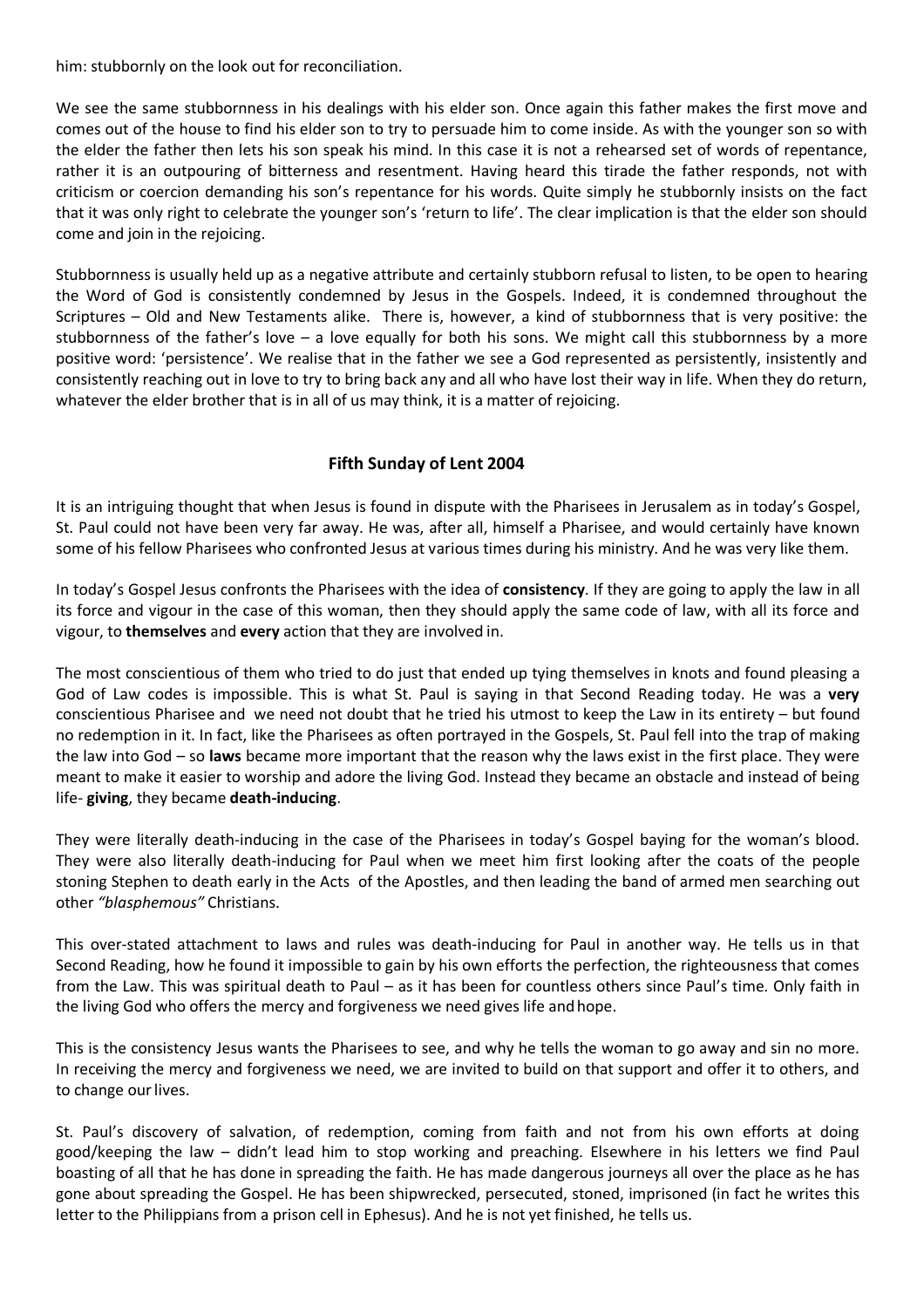But at the end of the day he looks upon all this as so much rubbish (and rubbish is a polite translation of the word he uses) in comparison with learning and believing in Jesus Christ. It is here that he finds hope and redemption just as the woman finds mercy and forgiveness – just as we are invited to this Lent.

# **Fifth Sunday of Lent 2007**

Here we have a prime example of just how good a teacher Jesus was. In a very volatile, a very heated situation, he calms things down, takes the heat out of the situation and gets his message across brilliantly. He does it basically by holding up a mirror – that, in effect, is what his statement *"If there is anyone of you who has not sinned let him be the first to throw a stone at her."*

The scribes and the Pharisees are all hot and bothered in their self-righteousness – proud up-holders of the Law of Moses, wanting to trick Jesus into making a mistake, trying to get the people on their side. So they drag a forlorn public sinner in front of Jesus keen to show how law abiding they were.

At first Jesus doesn't rise to their challenge – just doodles calmly away – but they persist. So he holds up a mirror to them, *"Look at yourselves,* he is saying. *"Look at yourselves and if any of you can honestly say that you are not in the same boat as this woman, then OK – go ahead."* The eldest – usually associated with the wisest – recognises himself from what he is and begins the procession away from Jesus and the woman.

We can look on the Gospels of the last three Sundays as Jesus holding up a mirror to the people questioning him turning the tables on them as it were. Two weeks ago people were speculating on how much more guilty some Galileans must have been to be put to death even while they were offering sacrifice in the Temple. Jesus responds, *"Unless you repent of your sins, you will suffer an even worse fate then they did."* Last week the mirror held up to the Scribes and Pharisees complaining that Jesus welcomed and ate with tax collectors and sinners was the Parable of the Two Sons – *"Which one are you?"* he is saying. And now pointing the finger at an easy target other than themselves – the mirror is held up again, *"If anyone of you is without sin, let him be the first to cast a stone."*

This same mirror is being held up to us – on our speculations about others, our murmurings and grumblings about how others are welcomed and treated by God; and on our persistence in judging others for that they have done, whilst easily overlooking and forgetting our own shortcomings.

The technical term for this process is *"confrontation"* – because confrontation is not about violence, or squaring up to each other. It is about loving and caring for a person sufficiently to try to help them see for **themselves** where they need to change. And to love and care for them sufficiently to allow them to do this.

This is what Jesus does for the woman, for the Scribes and the Pharisees and for us – loving us and caring for us sufficiently to want and enable us to recognise our sinfulness, to repent and to be reconciled, and to offer the same reconciliation to others.

# **Fifth Sunday of Lent 2010**

## *"Who do you think is too sinful to be part of your life, or the parish?"*

This is the 'Question of the Week' posed by a Website that each week proposes a question for reflection based on the Sunday Gospel.

Now keeping someone out of our personal lives is relatively easy. We could refuse to answer the door to them, walk in the opposite direction is we saw them in the street and so on. It's not so easy to keep someone out of the parish – thank God!

It is clear from the Gospels that Jesus turned no-one away who came to seek his help. He invites sinners to change, to repent, to mend their ways but he never rejects them. This is the original loving the sinner but hating the sin.

Sadly, for the Pharisees it seems that **exclusion** was a high priority for them. That is quite some public spectacle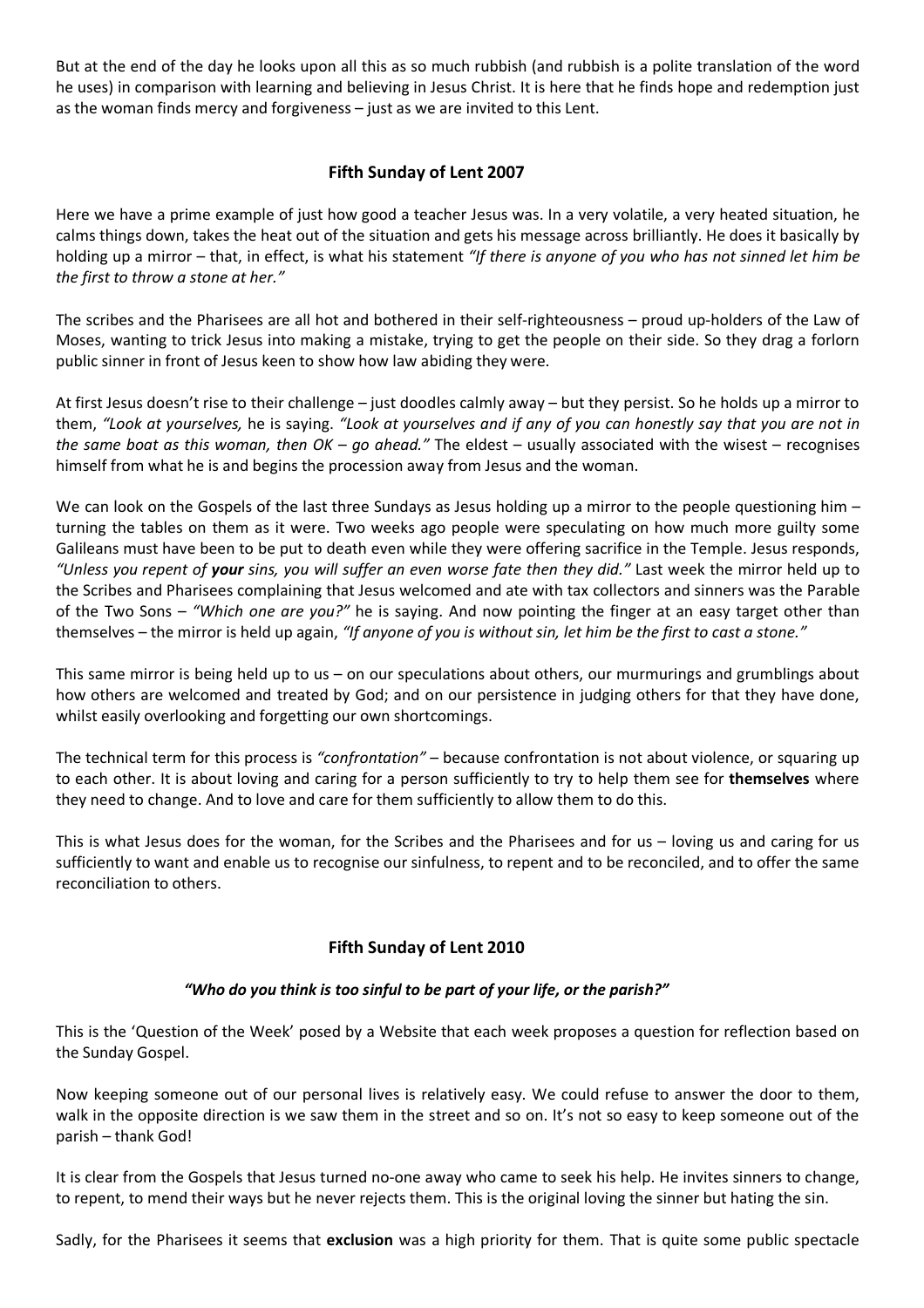that they make in today's Gospel – dragging that poor woman in front of the crowd who had surrounded Jesus, listening to his teaching. Making a great song and dance about how Moses prescribed death by stoning for such people. Full of their own self-righteousness and puffed up with pride in front of all those people. *"Only the pure, the upright, the good and the wholesome, like us, should be accepted by God."*

Jesus refuses to become entangled in a futile argument with them, and at first ignores them, until eventually their persistent questioning wears him down, but still he does not become embroiled in their dispute – only that one devastating sentence, *"If there is one among you who has not sinned, let him be the first to cast a stone."* Stunned silence.

As they go off one by one I'm sure some of them would be furious at the embarrassment that Jesus had brought on them by what he had just said and wants to find something else, but I like to think that one or two would have realized the error of theirways.

None of us has the right to judge others in terms of their sinfulness. We start and finish with ourselves. It is not up to us, thank God, to say that this person has a right to be a member of the parish and that person doesn't, or to decree who or who may not come to Communion. Those words *"let him who is without sin be the first to cast a stone"* are addressed to us today, just as much as they were addressed to those Pharisees.

But then, so are his words originally addressed to the woman – now addressed to **us** – *"Has no-one condemned you? Neither do I. Go and sin no more".* Words like these are spoken to us throughout the Scriptures, each time we come to Mass, and each time we celebrate Reconciliation.

Welcome, In-clusion, Reconciliation – these are the words we celebrate and offer to all who seek God's help and forgiveness.

# **Fifth Sunday of Lent 2013**

Like many people here, I suspect, I was glued to the TV screen around 7pm on Wednesday waiting for the announcement of the new Pope. When the old French Cardinal tottered out on to the balcony and began the announcement my first thought was who is Cardinal George Bergoglio (Jorge)? But then when he announced that he had taken the name, *"Francis"* my reaction became, *"Oh wow! Yes, I like that!"* and everyone I have talked to since then has had much the same reaction – welcoming the symbolism of invoking St. Francis of Assisi as his patron for his new role.

There is no more popular saint in the Christian Calendar than St. Francis (try Googling his name!) In the popular imagination he is associated with love of the poor, of creation, he is associated with humility, but above all with simplicity. For me it is this simplicity that is a key to hope.

Whenever we are faced with something that is really so complicated that we cannot understand it, we cannot come to grips with it, we feel bewildered, powerless, anxious and possibly ultimately hopeless. We are in complete turmoil and our lives seem out of control.

It may be something in our personal lives out of control or the financial situation with the banks collapsing but some bankers still making absolute fortunes while everyone else suffers, leave us stunned and helpless. Managers of hospitals receiving huge pay rises when patients are not being cared for properly leaves us feeling exasperated. Cardinals saying one thing and apparently acting in a completely opposite way leave us feeling bewildered and even abandoned by our church – and so it goes on.

To begin, to even begin to get a handle on things, to begin to regain some control, some equilibrium in our lives – can only come about in simple ways that we can understand appreciate – basic fairness, basic honesty, basic care and respect for others. Perhaps this is the hope offered even just by invoking the thinking of St. Francis and his simplicity. And we can see some of the fruits of that simplicity in all three of our Readings.

In the Gospel the Scribes and Pharisees show no respect for the woman they make a spectacle of, and they try to trap Jesus in a complicated plot. If he agrees with them he could be seen to be publicly opposing the Roman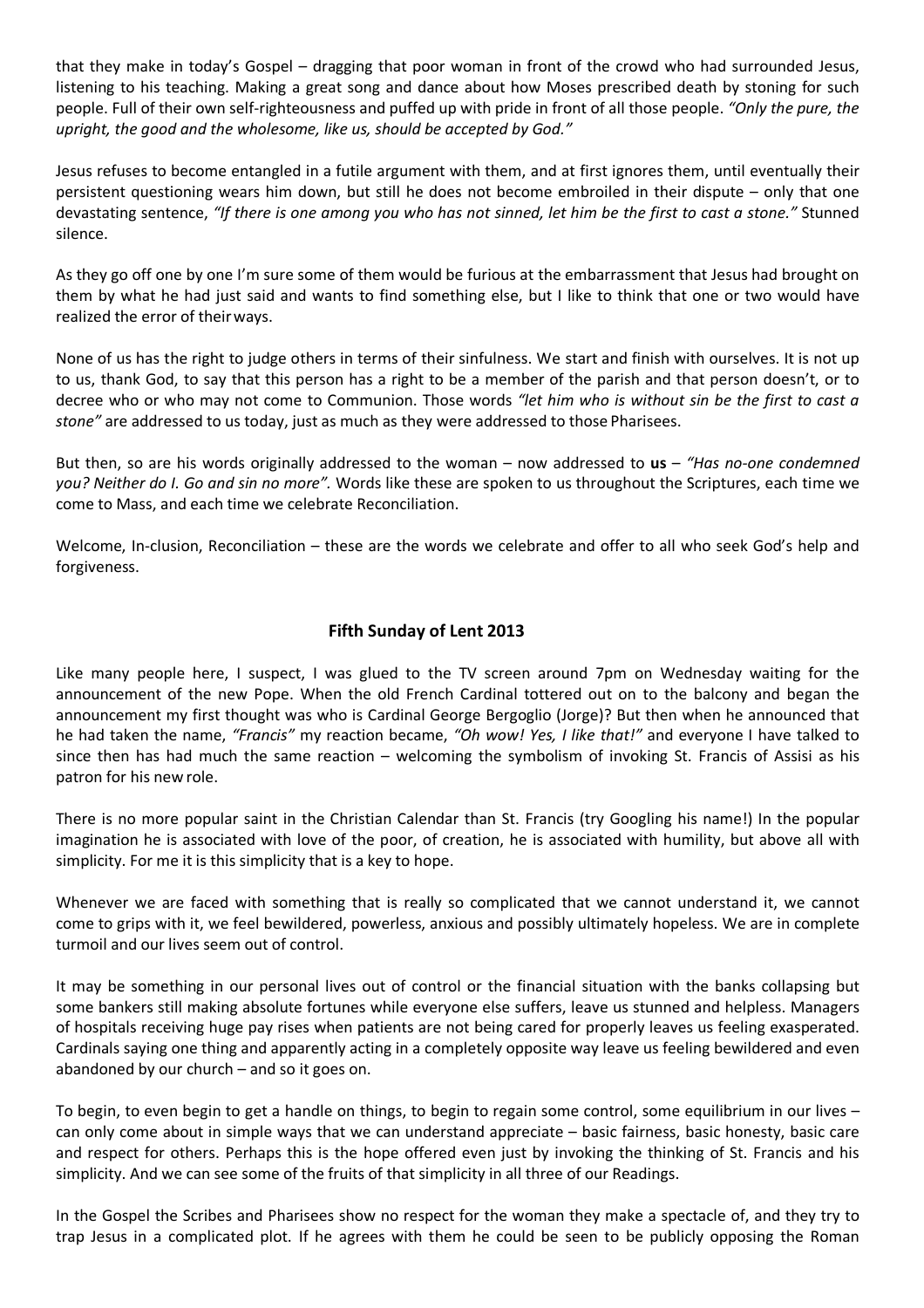Authorities by calling for the woman's death. If he opposes the Pharisees he would seem to be agreeing with the pagan Roman authority and failing his own Jewish Faith. It's very complicated, but in a move of calm simplicity, Jesus cuts through the nonsense with his response and when left along with the woman shows both compassion and firmness, *"Neither do I condemn you. Go and sin no more." – "Go and change your* way *of doing things."*

In the First Reading Isaiah is writing at the time of the end of the Exile of the Jewish People in Babylon – hundreds of miles from their homeland with mountains and great deserts to cross to get back to their homeland – but God is going to make their return as easy and as simple as possible, *"I am putting water in the wilderness to give my chosen people drink."*

And finally there is St. Paul in our Second Reading – and for once in his writings being simple and straight-forward – contact with life, at peace with God and with himself because, *"I am no longer trying for perfection by my own efforts… All I want is to know Christ and the power of his Resurrection…"* Simplicity itself – a simplicity offered in Jesus' Death and Resurrection which we are preparing to celebrate in two weeks' time and which is alone the source and bedrock of our faith.

#### **Fifth Sunday of Lent 2016**

That phrase, "making her stand there in full view of everybody", really struck home with me when I read this Gospel passage the other day. It is basic, ritual humiliation of this poor woman, and absolutely no mention, no equivalent treatment of the man involved in what had gone on. Presumably he has got away scot-free. There is no justice involved, and certainly no justification for what these scribes and Pharisees are doing. The woman is merely a pawn in their on-going games with Jesus. Sadly and to the great shame of many societies and institutions within them, using women like this as pawns, and worse, continues even today.

Jesus is never, ever, involved in such humiliation, such injustice, and we have much to learn *still* about this simple, and yet profound fact of the manner in which Jesus goes about his ministry – a ministry which is the ideal model for all ministry in our church.

Notice that what Jesus in fact does is to write in the dust on the ground – in other words he tries to defuse the situation, to lower the temperature a bit. Then he gently, but firmly confronts the accusers. Notice that confrontation is not about squaring up to them, as if on the point of starting a fight – that is not what is meant by true confrontation. What Jesus does is to offer the scribes and Pharisees a mirror – a mirror in which they are able to look at themselves, in which they are able to CONFRONT THEMSELVES. Then, beginning with the eldest (presumably the first one for whom the penny drops) they all slink away. Nothing more need be said. There are no words of condemnation even for the accusers, not just for the woman. The accusers have condemned themselves.

We are left with the question of whether these scribes and Pharisees learnt their lesson. Indeed we do not know if the woman learnt her lessons. It is all left hanging in the air because the point of the story is that we are being offered that same mirror to look at ourselves, and only we can answer the question about our own attitudes and behaviour.

During this last week one of the two bishops who represented our hierarchy at the Synod on the Family last October talked about his experience of that Synod – Bishop Peter Doyle of Northampton. During one of the weeks of the Synod the Bishops were divided up into a number of different language groupings. There were three such Englishspeaking groups made up of English-speaking bishops from across the world. The group bishop Doyle was in appears to have included a number of very vociferous senior cardinals and archbishops who were insisting on keeping very firmly to current rules about marriage, divorce and so on. Feeling utterly exasperated Bishop Doyle got up at one point and said, "Have none of *you* ever had to ask God for mercy?" His point is well made, and similar to that of Jesus to the scribes and the Pharisees in today's Gospel.

All three of our readings today echo a theme of hope and mercy for all who turn to God in their hour of need. "No need to recall the past. No need to think about what was done before," writes Isaiah in our First Reading. "I am no longer trying for perfection by my own efforts, the perfection that comes from the Law, but I want only the perfection that comes through faith in Christ," writes St Paul. "Neither do I condemn you," Jesus says to the woman, "Go away and don't sin any more." – words that imply that there will always be a loving, merciful welcoming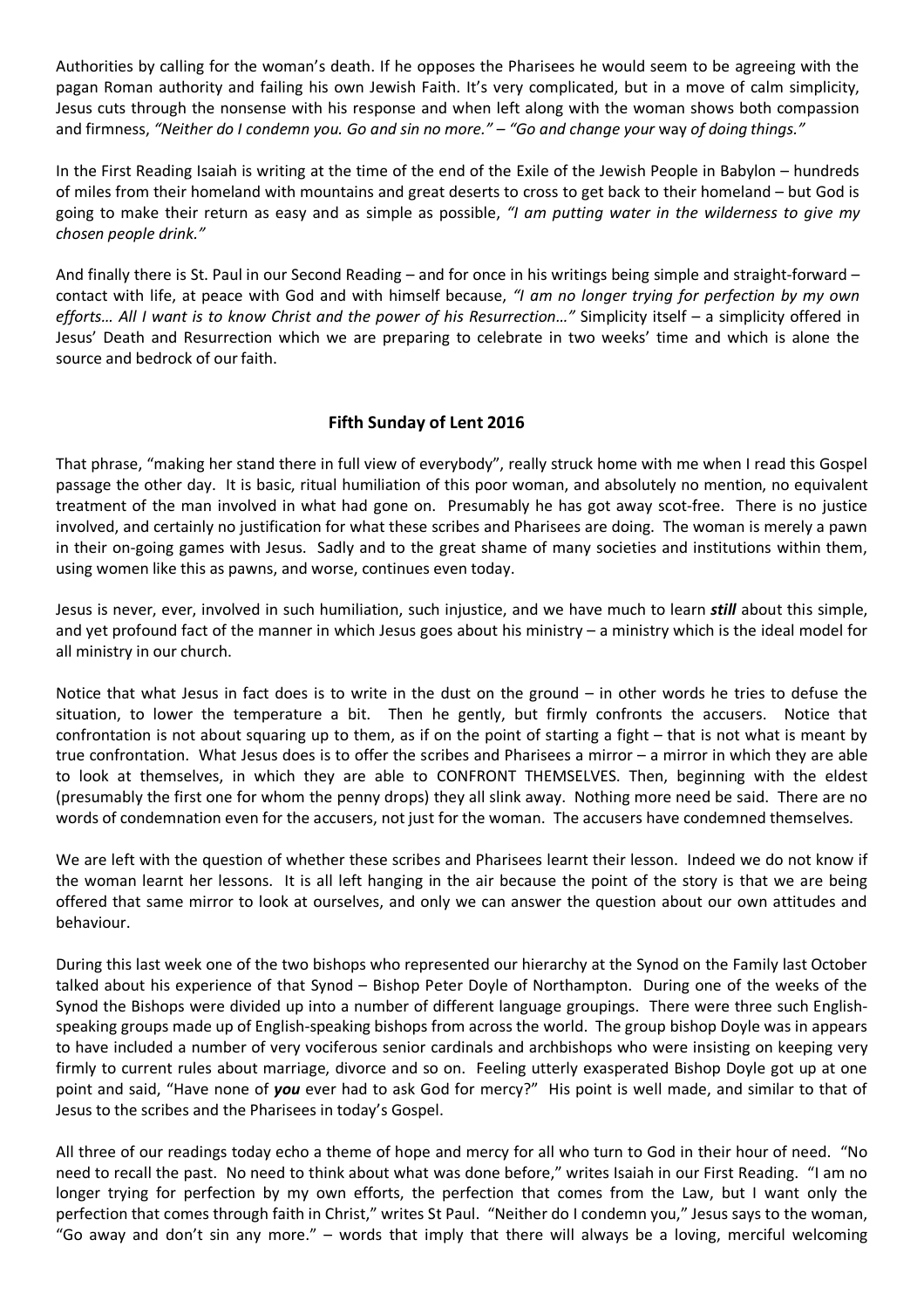embrace from God any time we turn to seek forgiveness, no matter we may think that we have done to deserve condemnation. Condemnation is never a response of God to any repentant sinner.

# **Fifth Sunday of Lent 2019**

Just to be fair to the Law of Moses – referred to in our Gospel today by the Pharisees and the Scribes – it condemned BOTH partners in adultery to death by stoning. Such a law is, in our eyes, utterly barbaric and, when we hear of such things happening even today in different parts of the world, we are justifiably outraged. What is particularly galling in this incident in the Gospel, however, is the fact that it is only the woman who is dragged out to receive the punishment specified by the Law.

In the old epithet, "It takes two to tango," and yet the man gets away un-scathed, and without even being identified. In complete contrast not only is the woman the only one to be charged with the offence, she is dragged into a very public place in the Temple to be humiliated in front of everyone. It is completely imbalanced and unjust – even in Jewish Law. It is patriarchy doing its worst.

The woman is not afforded a shred of dignity by these Jewish officials, who have only one thing in mind, to catch Jesus in a trap that they can then use against him. What we see in Jesus, on the other hand, is someone who is not only well able for their tricks but, above all else, someone who gives back dignity and respect to the woman in a totally different approach to sin and law-breaking.

Last week we heard in our parable how the father welcomed the younger son back by throwing a party and having him dressed in a fine cloak and with a ring on his finger. Having returned home destitute and in ragged clothing – all through his own fault, remember – nevertheless, his dignity is restored. Respect for the dignity of all people is clearly an important aspect of Jesus' ministry. It is something that we see throughout the Gospels. In fact most of the healing miracles – cures of leprosy and paralysis, for example – are ways in which people who have lost their dignity and been excluded from full participation in the life of the community are now to be fully restored to their rightful and life-fulfilling position amongst family and friends.

Restoration, as opposed to retribution, is the hallmark of Jesus' approach to sin and wrongdoing. How it came about that for so long, in so many Christian churches, retribution became paramount is difficult to comprehend, though it is a very basic, almost animal like urge deep within us. We took this even further when for centuries many people put forward the idea that Jesus' death on the Cross was a ransom paid to God the Father on our behalf because we did not have the capacity to pay. We even sing about it in some of our hymns, "(God) sent him to die, I scarce can take it in."

If that is all that matters - that Jesus died on the Cross – then only about 3 days of his life have any meaning for us. In effect, we could forget the rest of his ministry as irrelevant. However, God sent his Son to live a fully human life, and to live it in a manner that shows the rest of humankind how we are called to live. Jesus' death on the Cross was a consequence of the inability of people to cope with someone who turned so many rules that supported those who hold power over others upside down. Jesus' death was a vindictive denunciation of the ability of love to subvert systems of power, but in the Resurrection loves triumphs.

Our faith does not simply call us to be grateful to Jesus for dying for our sins – which we are indeed called upon to do. We are called above all in life to imitate Jesus, to follow in his footsteps, to embody the values that he showed in his life. When it comes to sin the old adage remains very true, "Love the sinner, hate the sin." We are always loved by God who wants only to forgive, to reconcile, to make whole again. God is a God of restoration not retribution.

I came across a quotation the other day that purports to be a paraphrase of something said by St Therese of Lisieux, "The only part of science God does not understand is addition and subtraction." God does not look at life marking out a ledger balancing income and expenditure. God is a God not of retribution but restoration.

## **Palm Sunday 2004**

A letter arrived this morning addressed to the 'Fund Raiser/Entertainments Organiser*"*' c/o St. Joseph's Church. It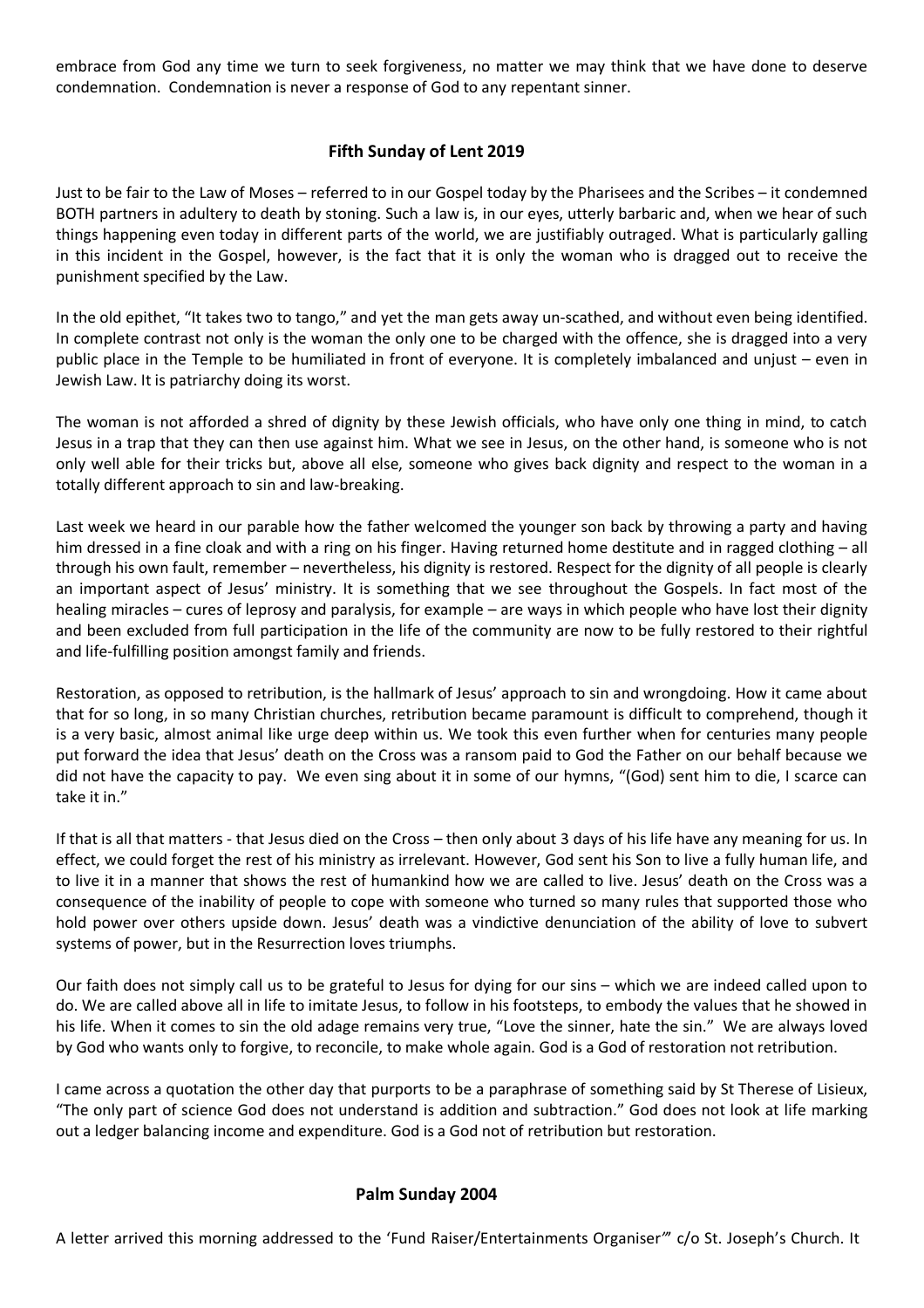came from the Sales Executive of the Regal Greyhound Stadium, Sunderland – Sunderland Dog Track. It offered ideas as to how church groups might do some effective fund-raising by organising groups to go to an evening at the dog- track. Enclosed was an invitation *"Enjoy Easter With Us – Special Offer"* – *all kinds of goodies for £10 – next*  **Saturday Evening. - Holy Saturday Night!!** 

#### There's nothing really to say here is there?

As in every other week of our busy lives all manner of things will be clambering for our attention – work, family, shopping, holidays, and sports events – dog-track racing, and so on. This is life as it is lived today – and by and large no notice is taken at all in our society of what this week is about. It is now generally called Easter Week – not Holy Week.

We don't live lives of enclosed orders of religious sisters and brothers who can devote the whole of this week to matters religious. But unless we plan and mark off time to spend with the events of this week – taking bits of the Passion to reflect on each day, coming to some of the celebrations, we will miss meeting this quiet, dignified innocent figure of St. Luke's account of the Passion. We will miss realising the incredible compassion on this man who offers forgiveness to his killers, and to the repentantthief.

And if we miss out on this nothing changes for us. Yet we are about to profess in our Creed the fact that we believe nothing remains the same for us or for the whole world – because of the events we celebrate. Celebrate or going to the dogs?

## **Palm Sunday 2013**

If your immediate reaction to having just the short Gospel and not the full Passion Narrative is one of relief then perhaps you might want to check that out.

I am a firm believer in the adage that *"Less is More".* What I am hoping is that giving just that short extract will whet your appetite for spending some time in the days ahead to read the full version of Jesus' Passion and Death according to St. Luke, at home. The actions here lead themselves to a dramatic reconstruction of these events in our own minds and imaginations. This is the kind of prayer encouraged by St. Ignatius of Loyola to enable people to come to a deeper appreciation and understanding not just of the events themselves, but of ourselves and our current relationship with God inChrist.

All four Gospels give us basically the same story and we know it well enough, but there are little variations in each of them. Here in St. Luke's account, for example, we find Jesus meeting the women of Jerusalem, we have that piece about the Repentant Thief. In spending time reflecting on these incidents – what does it **feel** like to hear Jesus speaking his words to **me now?** What does it feel like if we were saying these same things to someone else who is seeking **our** help, or **our** forgiveness? Can we speak them with sincerity?

Then, of course, there are all the other characters in the story – Peter, Simon of Cyrene, Pilate, one of the soldiers, one of the women, Jesus' Mother, Mary. The richness of this story is immense – engagement, encounter.

I really do hope that 'less will be More' in the coming days!

## **Palm Sunday 2016**

At the Scripture Group meeting the other evening we read through the whole of St Luke's account of the Passion. Each person took it in turn to read a paragraph and so many different voices were heard as the story unfolded. At the end of this prayerful reading one person commented that she had seen and heard things in the reading that she had not noticed before. Another person told us how he was a bit flummoxed when what he was reading was not always what he expected to come next. It is a very helpful exercise for all of us to do, either with another person or else by ourselves.

The thing is that we know this story. We really do, off by heart, or so we might think. In fact we know the basic